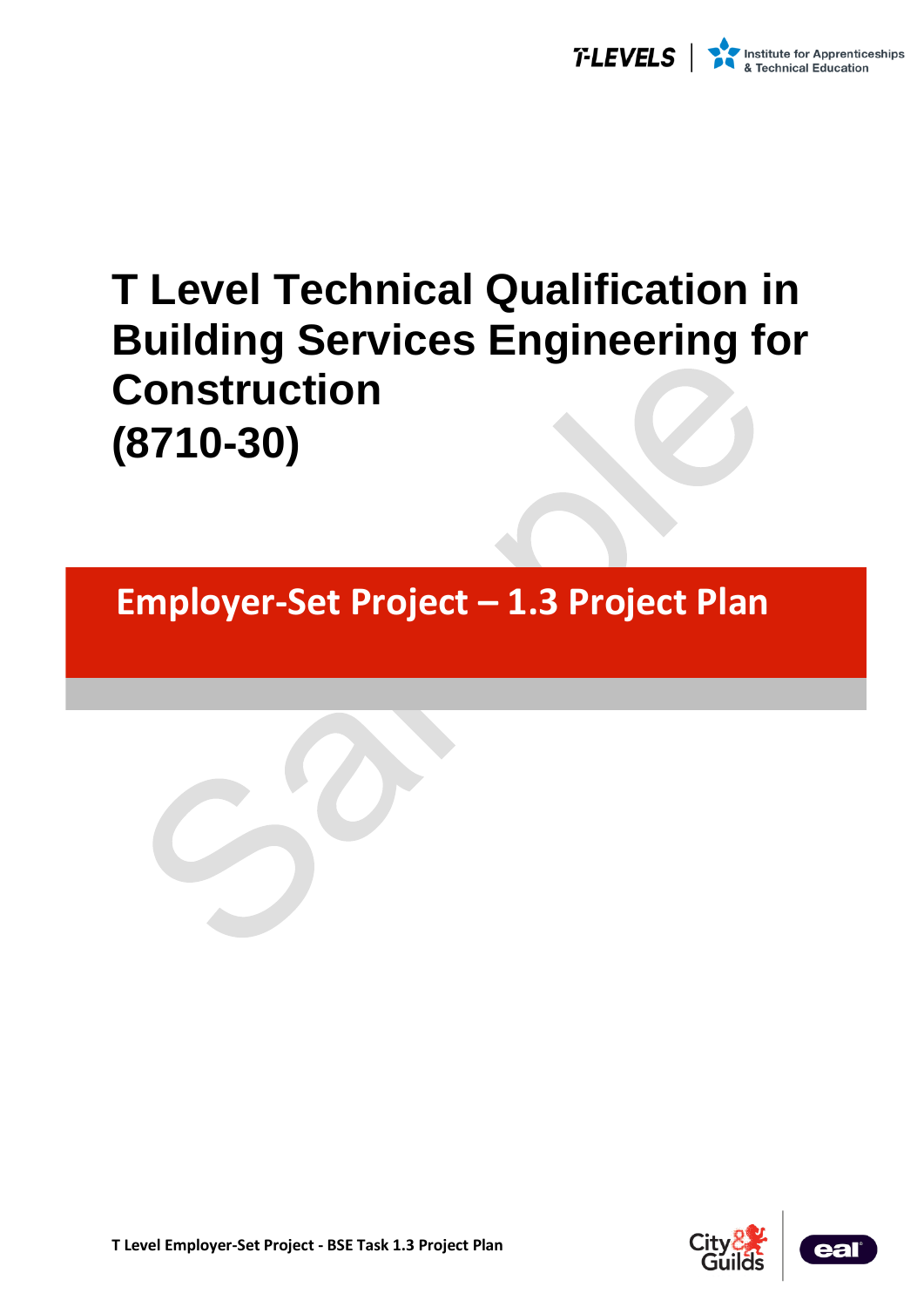## **Task 1.3 – Project plan**

You have been asked to complete a programme of work plan detailing the stages and considerations required for the installation of the SMART technology you have researched.

The programme of work plan will need to include:

- Key stages of the project
- Detail of which trades will be involved in the project in relation to your chosen technology
- Duration
- The order in which activities will be completed in and their dependencies.

Provide a supporting statement to justify your plan, taking into consideration:

- Health and safety (access and egress)
- Specialist equipment
- Specialist contractors
- Waste management
- How key job roles work within this project.

Your supporting statement should be approximately 750 words.

Your tutor can provide you with a template for the programme of work plan.

#### **Timing of assessment**

• You will have **three hours** to complete your programme of work plan and supporting statement.

### **Conditions of assessment**

• Your programme of work plan and supporting statement should be completed working alone under supervised conditions.

### **What you must submit on completion of this project plan task**

• Programme of work plan and supporting statement (approximately 750 words) – hard copy or file saved securely (e.g. on memory stick to be handed in).

### **Additional evidence of your performance that will be captured for marking**

• N/A

### **Maths, English and digital skills**

• Through completion of this task, you will have the opportunity to generate evidence of your maths skills.